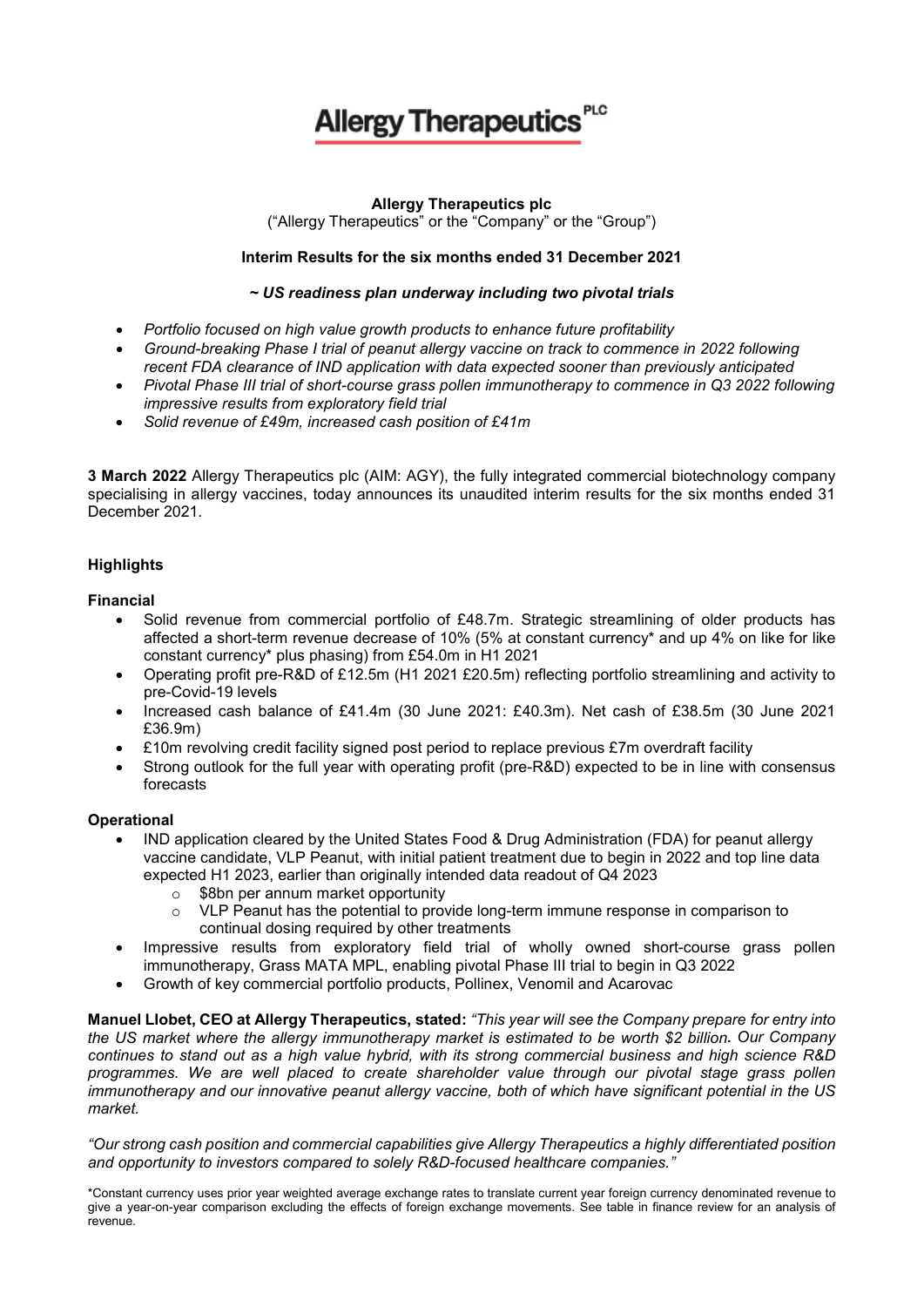**This announcement contains inside information for the purposes of Article 7 of Regulatory (EU) No596/2014.**

**- ENDS –**

#### **Analyst briefing and webcast today**

Manuel Llobet, Chief Executive Officer, Nick Wykeman, Chief Financial Officer, and Alan Bullimore, Head of Business Innovation, will host a virtual presentation for analysts to provide an update on the Group, followed by a Q&A session, at 09.30am GMT.

The live webcast can be accessed [here.](https://www.lsegissuerservices.com/spark/AllergyTherapeutics/events/fc03dd75-d3c3-41b2-89b2-3894dad74772)

#### **For further information, please contact:**

#### **Allergy Therapeutics**

+44 (0) 1903 845 820 Manuel Llobet, Chief Executive Officer Nick Wykeman, Chief Financial Officer

#### **Panmure Gordon**

+44 (0) 20 7886 2500 Freddy Crossley, Emma Earl, Corporate Finance Rupert Dearden, Corporate Broking

# **Consilium Strategic Communications**

+44 20 3709 5700 Mary-Jane Elliott / David Daley / Davide Salvi [allergytherapeutics@consilium-comms.com](mailto:allergytherapeutics@consilium-comms.com)

**Stern Investor Relations, Inc.** +1 212 362 1200 Christina Tartaglia [christina@sternir.com](mailto:christina@sternir.com)

#### **Notes for editors:**

#### **About Allergy Therapeutics**

Allergy Therapeutics is an international commercial biotechnology company focussed on the treatment and diagnosis of allergic disorders, including aluminium free immunotherapy vaccines that have the potential to cure disease. The Group sells proprietary and third-party products from its subsidiaries in nine major European countries and via distribution agreements in an additional ten countries. Its broad pipeline of products in clinical development includes vaccines for grass, tree and house dust mite, and peanut allergy vaccine in pre-clinical development. Adjuvant systems to boost performance of vaccines outside allergy are also in development.

Formed in 1999 out of Smith Kline Beecham, Allergy Therapeutics is headquartered in Worthing, UK with more than 11,000m2 of state-of-the-art MHRA-approved manufacturing facilities and laboratories. The Group employs c.600 employees and is listed on the London Stock Exchange (AIM:AGY). For more information, please see [www.allergytherapeutics.com.](http://www.allergytherapeutics.com/)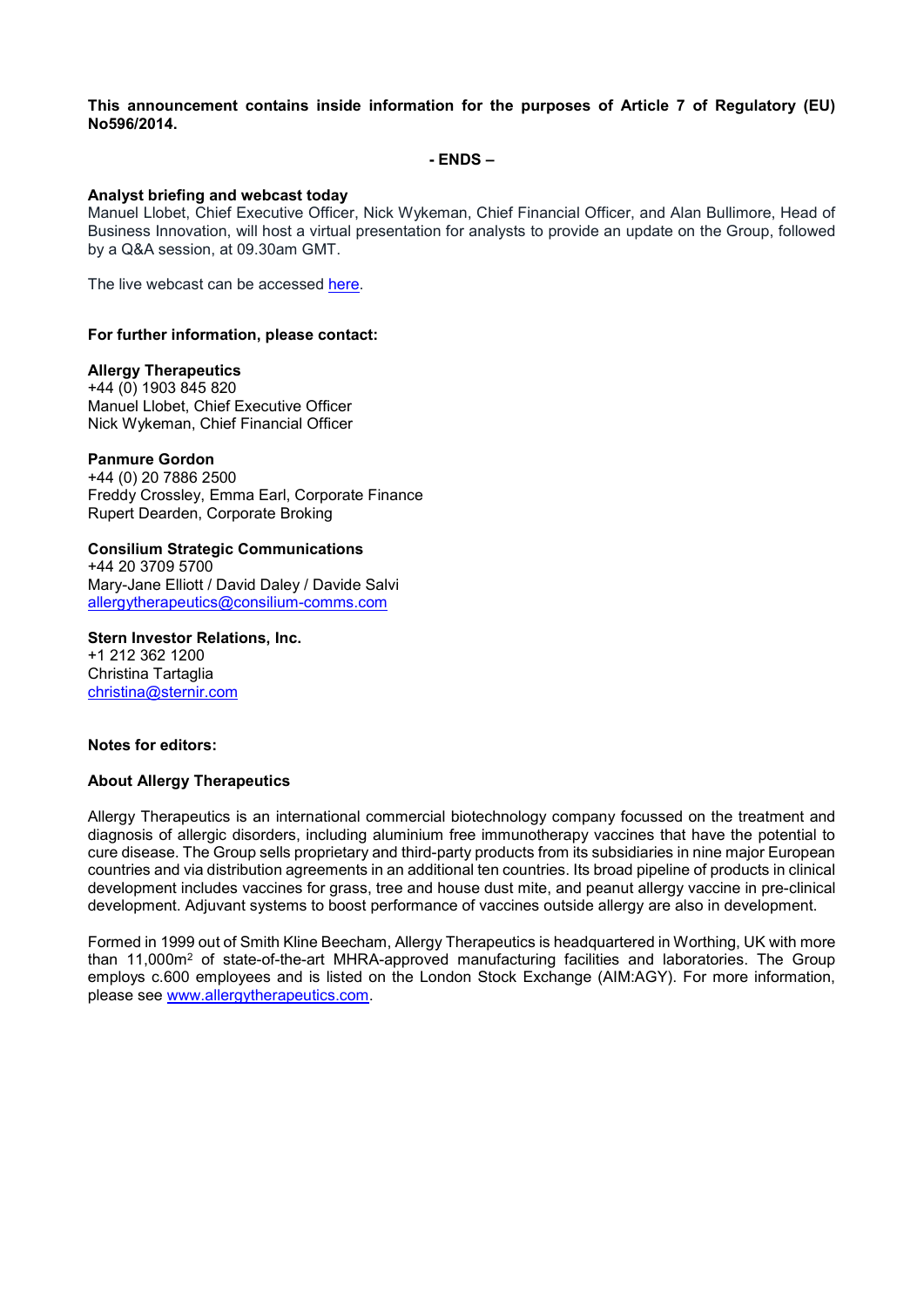# **Joint Statement from the Chairman and Chief Executive Officer**

# **Operating Review**

## **Overview**

## *2021 provides a strong springboard for pivotal year ahead*

2021 was the springboard for Allergy Therapeutics' pivotal year, 2022. This year will see the Company prepare for entry into the US market with two significant clinical trials. The Group has generated strong revenue since its formation in 1999, significantly outperforming the market. We expect that strong commercial performance to continue.

The Group's innovative and high value pipeline continues to progress at pace with a successful exploratory field trial paving the way for the pivotal Phase III Grass MATA MPL trial to start later this year. Clearance by the FDA of the Investigational New Drug (IND) application and protocol for the upcoming, ground-breaking, Phase I PROTECT trial investigating the Group's peanut allergy vaccine candidate, VLP Peanut, was another important step and further validation of the strength of Allergy Therapeutics' innovative and potentially disruptive future portfolio.

In order to focus the business, as previously announced, the Group continues to strategically streamline its portfolio to focus on its high margin, differentiated short course subcutaneous immunotherapies and innovative allergy treatments. The Group will continue robust cost controls while its significant clinical programmes progress.

#### **The Market**

# *Maintaining focus on high value and highly differentiated immunotherapies*

Allergy Therapeutics reported solid revenue of £48.7m from its commercial portfolio. Strategic streamlining of the Group's non-differentiated older products led to a 10% reduction from £54.0m in 2020 on a reported basis (down 5% on constant currency\* basis). This repositioning of the portfolio maintains focus on high value and highly differentiated short course subcutaneous immunotherapies (SCIT) and innovative allergy treatments to drive the growth of the business. On this revised basis, revenues have increased 4% on a like-for-like product and phasing basis (on constant currency\* basis). As most manufacturing costs are fixed, the lower sales have directly affected the gross margin along with increased cost of sales and the foreign exchange impact of the weaker Euro.

Revenues were also affected by phasing, headwinds in Germany and the continuing effect of Covid-19 in Italy and Germany, which are expected to be short term. While the supply chain was hampered by the spread of Covid-19, these delays in delivery were short term and should be recovered this year. Spain, the Group's second most important market, saw a double-digit growth in sales, while the Netherlands, UK, and Rest of World (RoW) also grew strongly. There was double-digit growth for key products Pollinex, Venomil and Acarovac (on constant currency\* basis).

On current internal assumptions and as previously communicated, the Group will be able to fund the Grass MATA MPL Phase III trial (G306), as well as the VLP Peanut Phase I PROTECT trial, from existing resources with some additional debt. The Board continually reviews the Group's funding requirements, including opportunities to further de-risk its clinical trial programmes to optimise future value creation. These options include, but are not limited to, a potential path to a Nasdaq dual listing.

#### **Regulatory Affairs & Clinical Development**

#### *Maximising the chances of success in grass pollen immunotherapy*

The Group achieved very impressive results from its exploratory field study (G309) to evaluate the efficacy and safety of its short-course subcutaneous immunotherapy (SCIT) candidate, Grass MATA MPL, that aims to address the cause of symptoms of allergic rhinoconjunctivitis due to grass pollen. Results from the trial indicated a significant reduction in daily symptoms and use of relief medication among participants receiving Grass MATA MPL. Both dosing regimens used in the trial were safe and well tolerated.

Given its extensive experience and leadership in allergy focused clinical development, the Group used a novel study design and methodology in the G309 trial to examine multiple endpoints and enable extensive biomarker analysis. Learnings from the trial, alongside the excellent results, have enabled the Company to optimally design its upcoming pivotal G306 Phase III field trial, to maximise the chances of success and support the Group's future regulatory plans for entry into the US. The Company has further decided to increase the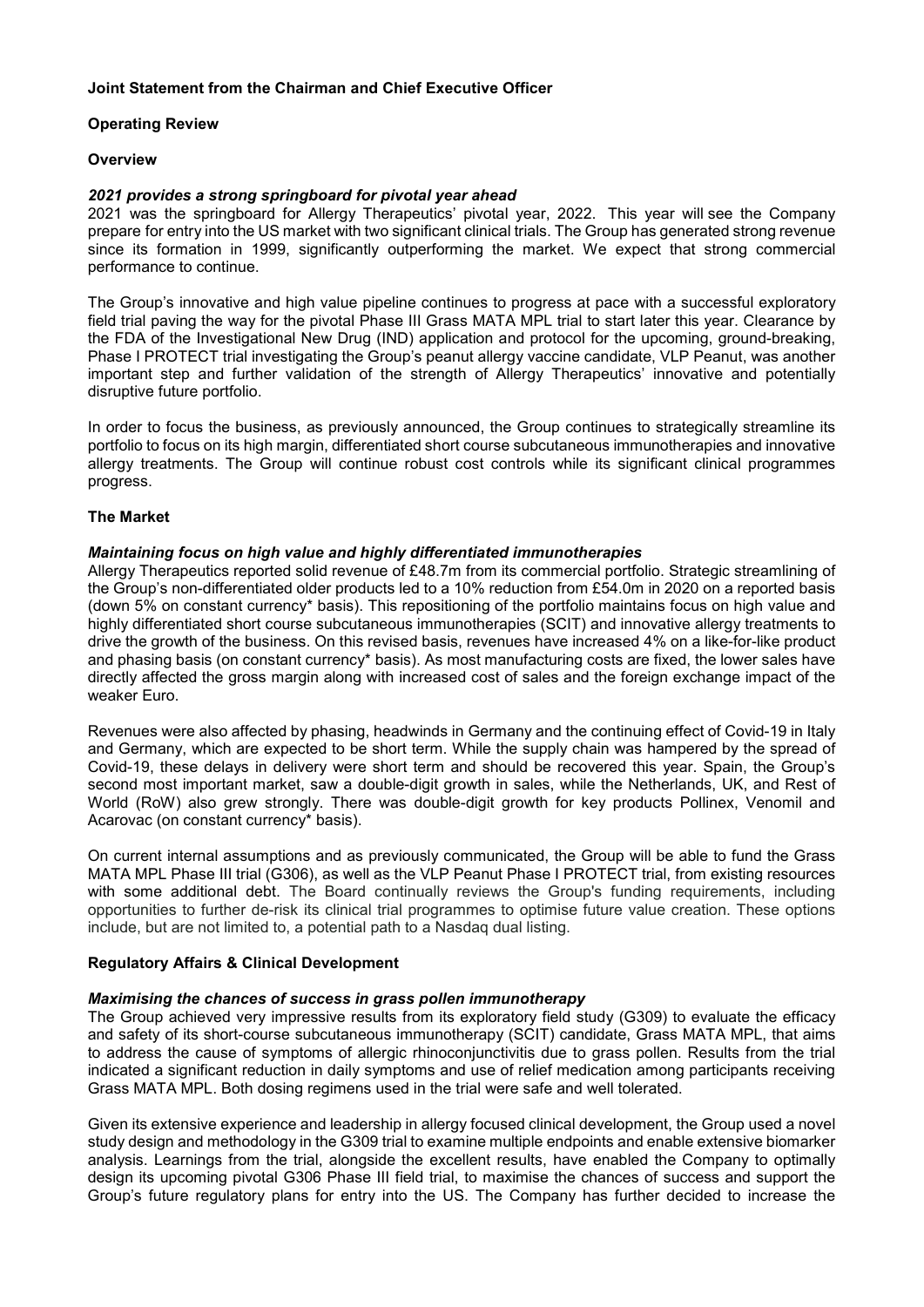confidence interval of the trial, increasing the number of patients and will fund the extra cost with additional debt.

The Group is now on track to begin patient treatment in the Grass MATA MPL pivotal Phase III trial (G306) in the autumn of this calendar year.

The total US allergy immunotherapy market is estimated to be worth \$2bn with around 25% of the patients suffering from grass allergy. This could imply potential peak sales for the Grass MATA MPL product of about \$300 to \$400m per annum.

# *A paradigm shift in the future treatment of peanut allergy*

FDA clearance of the Group's IND application for VLP Peanut in January was a key milestone in the development programme of this peanut allergy vaccine candidate. Following consultation with experts in the field, the IND application included a protocol for the upcoming Phase I PROTECT trial that moves the planned paediatric and adolescent arms into a future Phase II trial. As a result, top line data from the Phase I PROTECT trial, in adult patients, are now anticipated in H1 2023, ahead of the original intended Q4 2023 data readout.

The protocol includes multiple cohorts starting with subcutaneous injection of healthy subjects, followed by skin prick tests for peanut allergic patients and then moving to subcutaneous injection of peanut allergic subjects. Although the trial protocol does not allow reporting of results mid-trial, to avoid biasing the outcome, the Group expects to communicate the transitions between cohorts, to update on the trial's progress.

The batch of investigational medicinal product (IMP) intended for use in the trial has been successfully manufactured, tested and released. Initial dosing of patients is expected in 2022.

The Group continues to believe that VLP Peanut has the potential to be a transformative treatment option for one of the most dangerous allergies. The availability of a safe and effective short-course vaccine that provides long-term protection and induces a long-lasting protective immune response would present a paradigm shift in how peanut allergy can be managed and has the potential to be a significant product in the \$8bn worldwide food allergy market. While currently available immunotherapy products provide an important treatment approach for patients and families who have, for too long, been without options, they require continual dosing over the long-term to maintain a tolerance to peanut, which might limit patient adherence.

#### *Strengthening an innovative immunotherapy portfolio*

The Group's portfolio is broad and strong with two additional key MATA MPL product candidates (Ragweed and Birch/Trees MATA MPL) which currently have INDs and could be progressed through late-stage development and commercialisation to join the Grass MATA MPL product in the US. These three products, along with VLP Peanut, form a strong and compelling portfolio that would enable the Company to lead the allergy immunology market in the US*.*

With further paediatric trials, the Group also expects to be able to expand into the paediatric segment of the market. The state-of-the-art portfolio of ultra-short course allergy immunotherapies offer greater flexibility and treatment options for patients. Some of these products are already available under a named patient basis in Europe.

#### *Investing in infrastructure to maintain leadership*

Allergy Therapeutics has a strong track record of quality and compliance with current Good Manufacturing Practice (cGMP) requirements at its facilities. Accordingly, the Group continues to upgrade the Worthing site and enhance its processes to maintain the Group's excellent levels of quality.

The Company has continued its infrastructure investment to ensure Allergy Therapeutics maintains a sterile, pharmaceutical controlled environment within its own production facilities, including a more efficient and reliable energy centre that will be owned and run by the Group.

## **Financial Review**

#### *Streamlining and focus on shareholder value creation*

Reported revenue for the first half of the financial year was £48.7m (H1 2021: £54.0m), representing a decrease of 5% at constant currency\* (see table below) and 10% in actual terms. The sales movement has been driven primarily by the Group's planned streamlining of the product portfolio.

A reconciliation between reported revenue and revenue in constant currency\* is provided in the table below: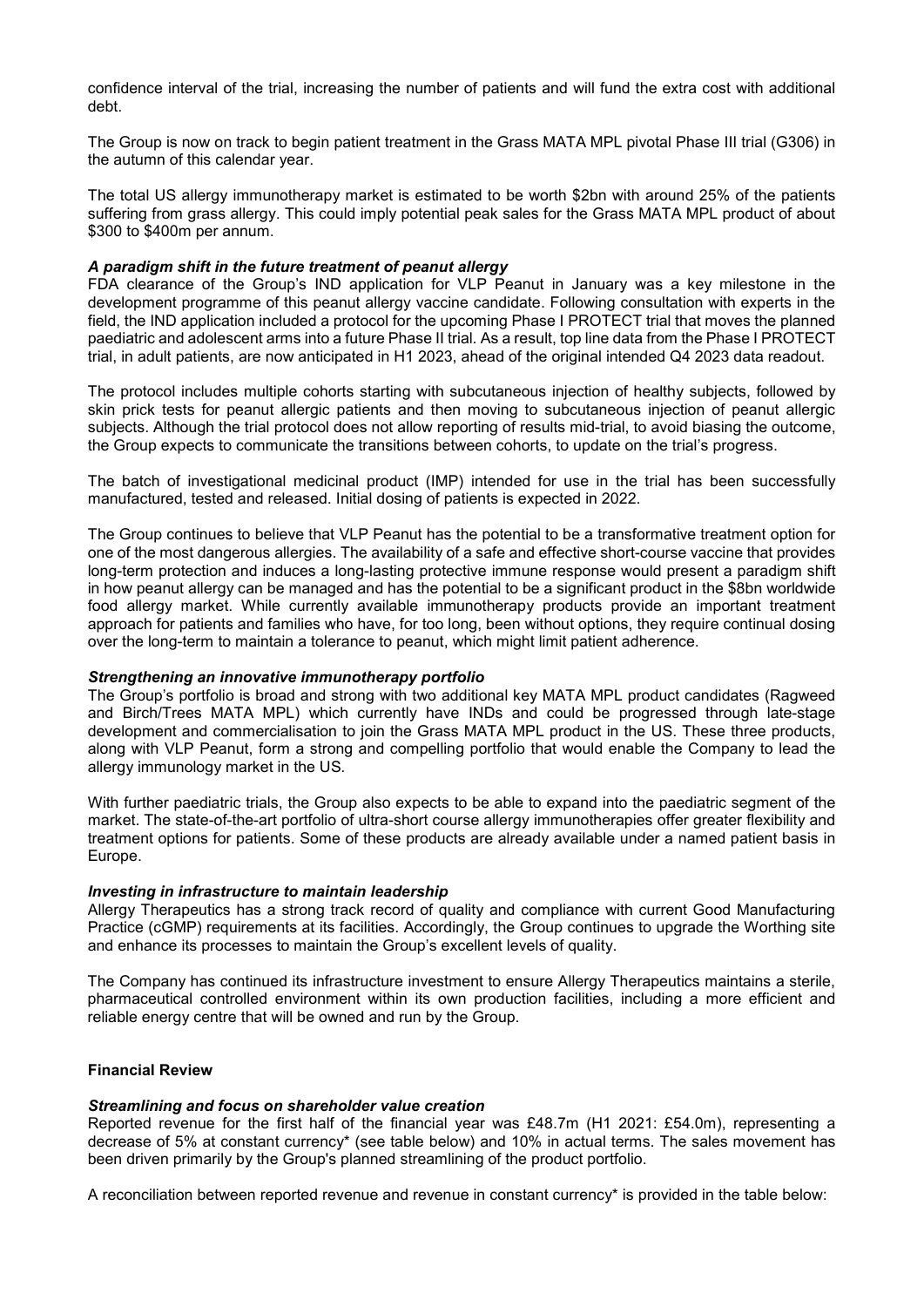|                                                                                                                                                                                                                                                                  | 6 months to | 6 months to | Increase/<br>(Decrease) | Decrease |
|------------------------------------------------------------------------------------------------------------------------------------------------------------------------------------------------------------------------------------------------------------------|-------------|-------------|-------------------------|----------|
|                                                                                                                                                                                                                                                                  | 31-Dec-21   | 31-Dec-20   |                         |          |
|                                                                                                                                                                                                                                                                  | £m          | £m          | £m                      | $\%$     |
| Revenue                                                                                                                                                                                                                                                          | 48.7        | 54.0        | (5.3)                   | 9.8%     |
| Adjustment to retranslate to prior year foreign<br>exchange rate                                                                                                                                                                                                 | 2.7         |             | 2.7                     |          |
| Revenue at constant currency*                                                                                                                                                                                                                                    | 51.4        | 54.0        | (2.6)                   | 4.8%     |
| Impact of streamlining of portfolio                                                                                                                                                                                                                              | (2.0)       | (5.6)       | (3.6)                   |          |
| Phasing due to supply delays                                                                                                                                                                                                                                     | 1.0         |             | 1.0                     |          |
| Revenue on a like for like basis<br>* Constant currency uses prior year weighted average exchange rates to translate current year foreign currency denominated<br>revenue to give a year-on-year comparison excluding the effects of foreign exchange movements. | 50.4        | 48.4        | 2.0                     | 4.1%     |

As in previous years, owing to the seasonality of the pollen allergy market, between 60%-70% of Allergy Therapeutics' revenue is generated in the first half of the financial year and, as a consequence, the Group typically reports profits in the first half of the year and losses in the second half.

Cost of goods sold increased in the period to £12.8m (H1 2021: £11.8m), mainly due to lower overhead recovery (driven by Covid-19 issues) and labour cost rises. Gross profit decreased to £35.9m (H1 2021: £42.2m), which represents a gross margin of 74% (H1 2021: 78%). This reflects the fact that most of the manufacturing costs are fixed and decreases in sales directly affect the gross margin along with the lower absorption of overheads and foreign exchange.

Sales, marketing and distribution costs of £13.1m (H1 2021: £12.4m) were higher due to increased activity. The increase in administrative expenses to £10.6m (H1 2021: £9.6m) reflects investment in infrastructure, particularly IT systems related to cyber security and compliance.

Research and development costs were £5.0m (H1 2021: £4.7m) due to preparation for the VLP Peanut PROTECT trial as well as the Grass MATA MPL exploratory field trial which finished in the late autumn.

The tax charge in the period of £0.6m (H1 2021: £0.6m) relates to overseas subsidiaries.

Property, plant and equipment decreased by £0.5m to £19.0m (H1 2021: £19.5m) compared with the year before, mainly as a result of a natural reduction in the remaining leasehold period of leased assets. Goodwill was £3.3m (H1 2021: £3.4m) and was lower than the prior year due to changes in foreign exchange rates. Other intangible assets have decreased by £0.2m due to the amortisation charge being in excess of additions.

Total current assets excluding cash have increased by £0.8m to £21.7m (H1 2021: £20.9m) mainly due to increased stock levels to protect against Brexit, a longer supply chain and R&D tax credits.

Retirement benefit obligations, which relate solely to the German pension scheme, decreased to £11.6m (H1 2021: £13.4m) due to currency movements.

Net cash generated by operations was positive but lower than last year mostly due to lower revenue creating low margins as well as a longer supply chain with an inflow of £3.7m (H1 2021: £13.0m).

All periods now are based on IFRS16, the new accounting standard on leased assets. Assets that were previously shown as operating lease assets are now on the balance sheet with an accompanying liability. The measure of earnings before interest, tax and depreciation and amortisation has benefited to the order of £0.9m in comparison with pre IFRS 16 treatment. There is no material impact on the operating profit.

# **Financing**

# *Strong cash position*

The Group had cash of £41.4m (30 June 2021 £40.3m) and debt on its balance sheet at the close of the period relating to loans held in the Spanish subsidiary of £2.9m (H1 2021: £3.8m) with £0.2m due to the exchange rate movement. The seasonal overdraft was not used during the calendar year 2021.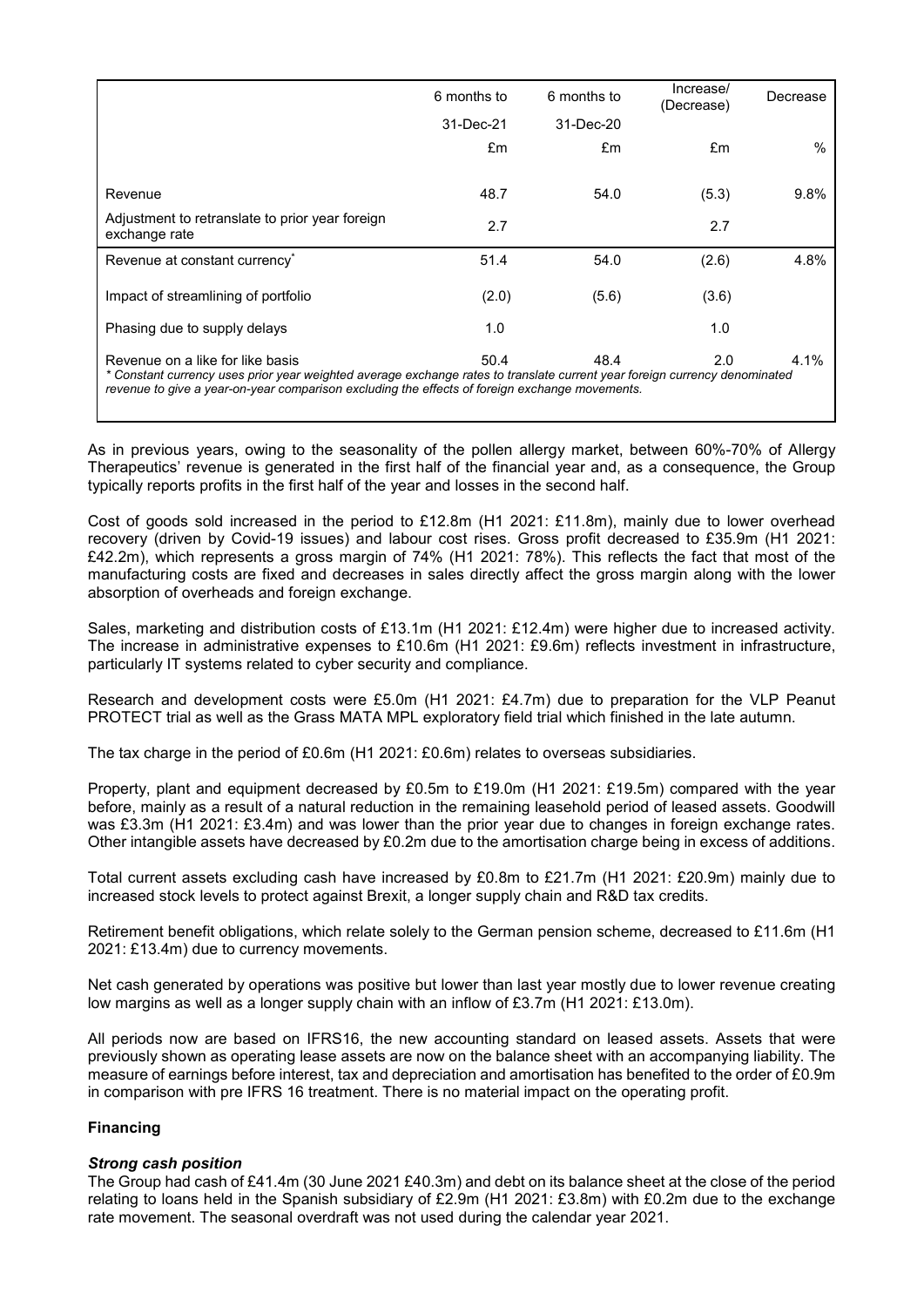Following the half year end, the Group signed a £10m revolving credit facility to replace the £7m overdraft facility that was previously in place.

The Directors believe that the Group will have sufficient facilities for the foreseeable future and, accordingly, they have applied the Going Concern principle in preparing these interim financial statements.

Movements in the currency markets between the respective values of the Euro and Sterling have an effect on the Group's operations. The Group manages its cash exposure in this respect by foreign currency hedges. Over 90% of our gross sales are denominated in Euro whereas approximately 60% of costs are incurred in the United Kingdom and denominated in Sterling.

# **Outlook**

# *Well placed for an exciting and pivotal year ahead*

Allergy Therapeutics is keen to capitalise on the significant opportunities that lie ahead with the commencement of two important clinical trials in the US.

The Group's solid commercial performance of its operations is expected to continue this financial year, while the planned commencement of two important clinical trials is anticipated to result in increased R&D expenses.

The Board remains confident that market consensus for the operating profit (pre-R&D) will be achieved despite an expected short-term decline in 2022 revenues partly linked to the strategic streamlining of older products.

The strategic streamlining of the portfolio is expected to continue in combination with robust cost controls as the Group advances the clinical development of its candidates VLP Peanut and Grass MATA MPL and rapidly returns to growth.

Peter Jensen Chairman

Manuel Llobet Chief Executive Officer

3 March 2022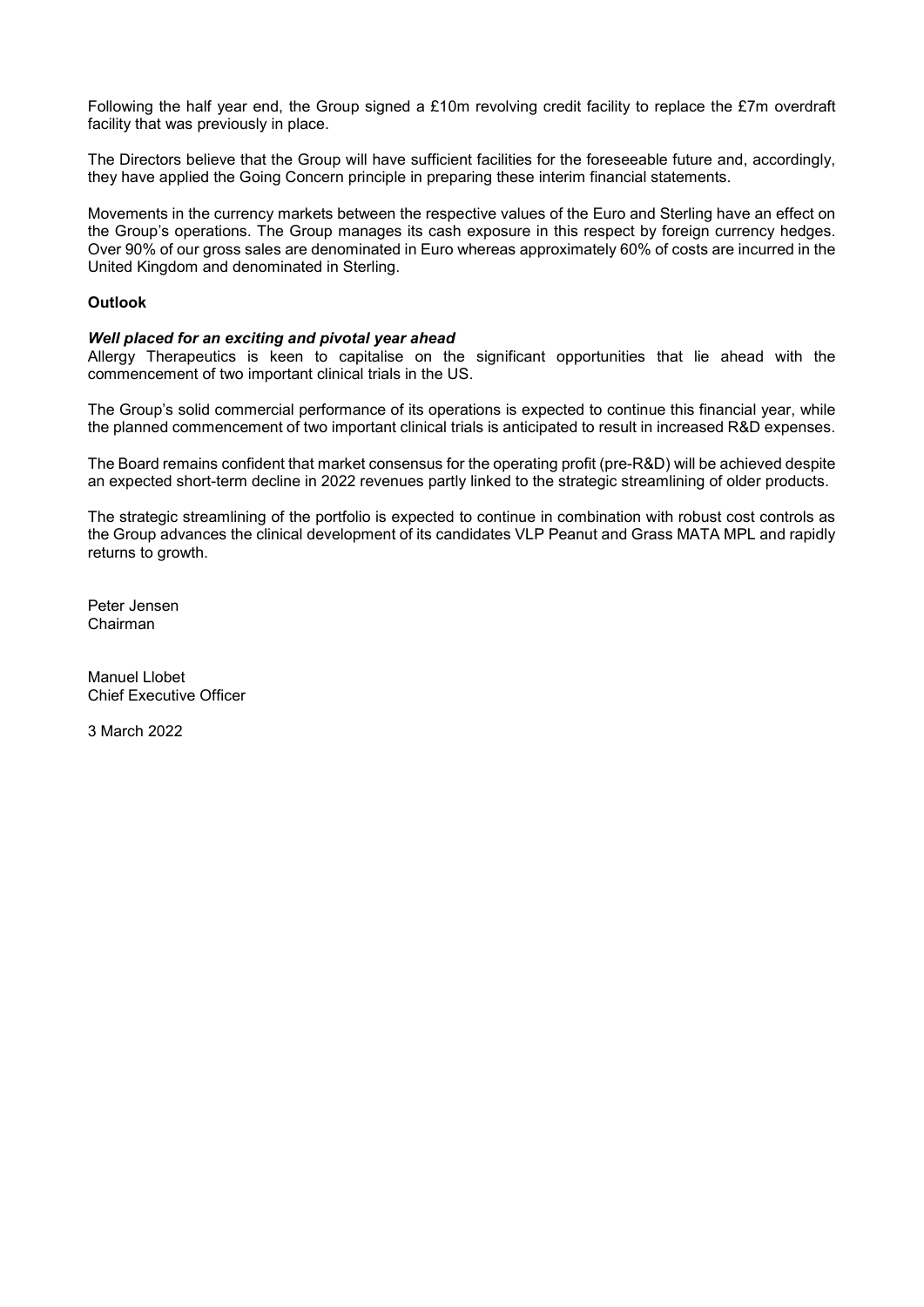# **ALLERGY THERAPEUTICS PLC**

| <b>Consolidated income statement</b>                                   |              |             |             |              |
|------------------------------------------------------------------------|--------------|-------------|-------------|--------------|
|                                                                        | Note         | 6 months to | 6 months to | 12 months to |
|                                                                        |              | 31 Dec      | 31 Dec      | 30 Jun       |
|                                                                        |              | 2021        | 2020        | 2021         |
|                                                                        | $\mathbf{2}$ | £'000       | £'000       | £'000        |
|                                                                        |              | unaudited   | unaudited   | audited      |
| Revenue                                                                |              | 48,696      | 54,032      | 84,331       |
| Cost of sales                                                          |              | (12,786)    | (11, 788)   | (22, 106)    |
|                                                                        |              |             |             |              |
| Gross profit                                                           |              | 35,910      | 42,244      | 62,225       |
| Sales, marketing and distribution costs                                |              | (13,080)    | (12, 413)   | (25, 200)    |
| Administration expenses - other                                        |              | (10, 630)   | (9, 637)    | (20, 674)    |
| Research and development costs                                         |              | (5,033)     | (4, 695)    | (12, 887)    |
| Administrative expenses                                                |              | (15,663)    | (14, 332)   | (33, 561)    |
| Other income                                                           |              | 250         | 280         | 567          |
| Operating profit                                                       |              | 7,417       | 15,779      | 4,031        |
| Finance income                                                         |              | 53          | 36          | 117          |
| Finance expense                                                        |              | (204)       | (242)       | (491)        |
|                                                                        |              |             |             |              |
| Profit before tax                                                      |              | 7,266       | 15,573      | 3,657        |
| Income tax                                                             |              | (595)       | (634)       | (771)        |
| Profit for the period                                                  |              | 6,671       | 14,939      | 2,886        |
|                                                                        |              |             |             |              |
|                                                                        |              |             |             |              |
| <b>Earnings per share</b>                                              | 3            |             |             |              |
| Basic (pence per share)                                                |              | 1.04p       | 2.34p       | 0.45p        |
| Diluted (pence per share)                                              |              | 0.97p       | 2.19p       | 0.43p        |
|                                                                        |              |             |             |              |
| <b>Consolidated statement of comprehensive income</b>                  |              |             |             |              |
|                                                                        |              | 6 months to | 6 months to | 12 months to |
|                                                                        |              | 31 Dec      | 31 Dec      | 30 Jun       |
|                                                                        |              |             |             |              |
|                                                                        |              | 2021        | 2020        | 2021         |
|                                                                        |              | £'000       | £'000       | £'000        |
|                                                                        |              | unaudited   | unaudited   | audited      |
|                                                                        |              |             |             |              |
| Profit for the period                                                  |              | 6,671       | 14,939      | 2,886        |
| Items that will not be reclassified subsequently to profit<br>or loss: |              |             |             |              |
| Remeasurement of net defined benefit liability                         |              | (498)       | 45          | 1,689        |
|                                                                        |              |             |             |              |
|                                                                        |              |             |             |              |
| Remeasurement of investments-retirement benefit                        |              | (58)        | (13)        | (58)         |
| assets                                                                 |              |             |             |              |
| Revaluation gains - freehold land and buildings                        |              |             |             | 94           |
|                                                                        |              |             |             |              |
| Deferred tax movement – freehold land and buildings                    |              |             |             | 5            |
| Items that may be reclassified subsequently to profit or               |              |             |             |              |
| loss:                                                                  |              |             |             |              |
| Exchange<br>differences on translation of foreign                      |              | 1           | (126)       | (503)        |
| operations                                                             |              |             |             |              |
| Total comprehensive income                                             |              | 6,116       | 14,845      | 4,113        |
|                                                                        |              |             |             |              |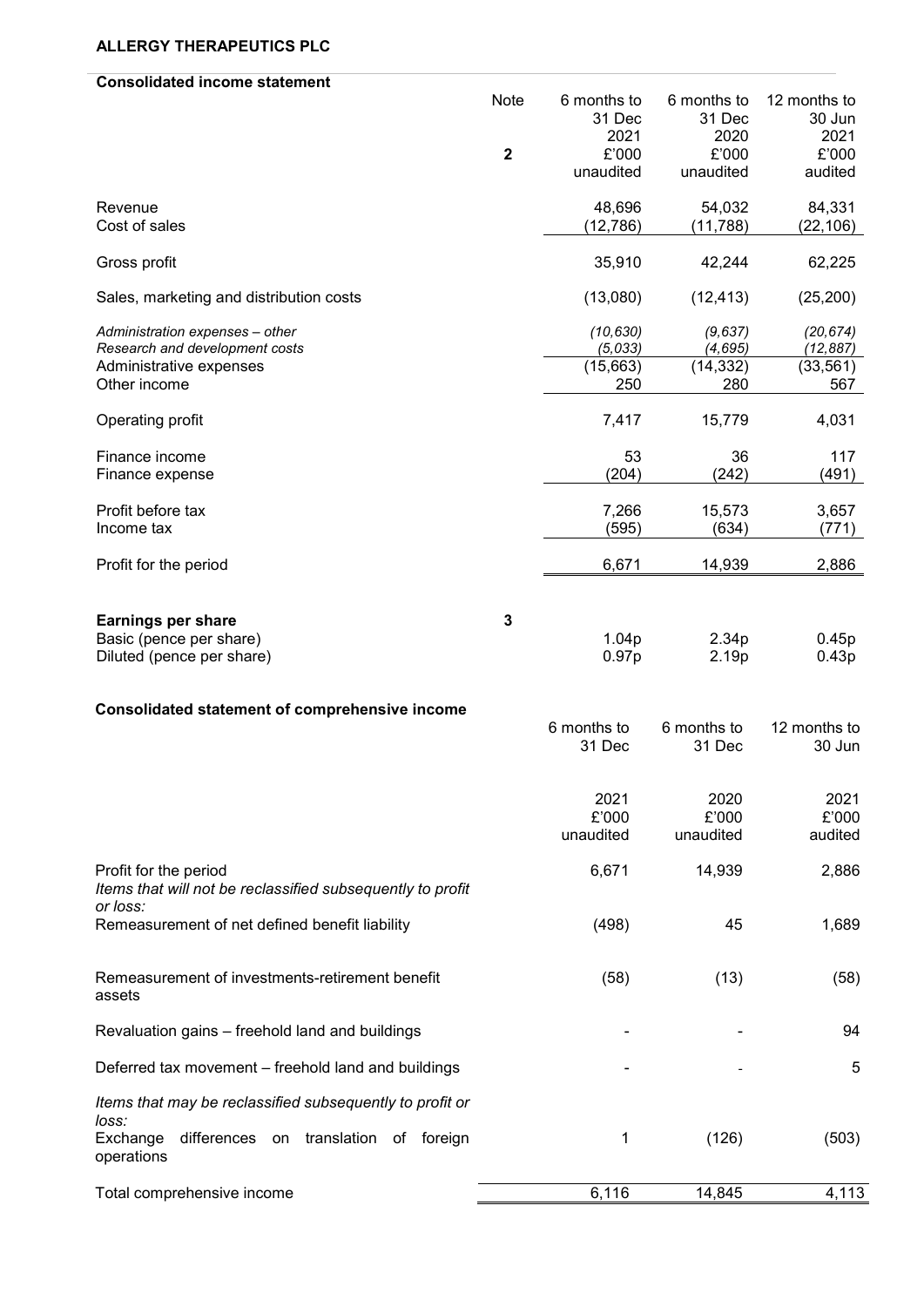| <b>Consolidated balance sheet</b>            | 31 Dec<br>2021<br>£'000<br>unaudited | 31 Dec<br>2020<br>£'000<br>unaudited | 30 Jun<br>2021<br>£'000<br>audited |
|----------------------------------------------|--------------------------------------|--------------------------------------|------------------------------------|
| <b>Assets</b>                                |                                      |                                      |                                    |
| Non-current assets                           |                                      |                                      |                                    |
| Property, plant and equipment                | 18,992                               | 19,503                               | 19,717                             |
| Intangible assets - goodwill                 | 3,374                                | 3,438                                | 3,343                              |
| Intangible assets - other                    | 791                                  | 980                                  | 1,411                              |
| Investment - retirement benefit asset        | 5,726                                | 5,927                                | 5,760                              |
| Total non-current assets                     | 28,883                               | 29,848                               | 30,231                             |
| <b>Current assets</b>                        |                                      |                                      |                                    |
| Inventories                                  | 10,602                               | 10,092                               | 10,838                             |
| Trade and other receivables                  | 10,773                               | 10,772                               | 6,222                              |
| Cash and cash equivalents                    | 41,385                               | 48,289                               | 40,273                             |
| Derivative financial instruments             | 330                                  | 2                                    | 525                                |
| Total current assets                         | 63,090                               | 69,155                               | 57,858                             |
| <b>Total assets</b>                          | 91,973                               | 99,003                               | 88,089                             |
| <b>Liabilities</b>                           |                                      |                                      |                                    |
| <b>Current liabilities</b>                   |                                      |                                      |                                    |
| Trade and other payables                     | (14, 942)                            | (14, 152)                            | (16, 475)                          |
| <b>Current borrowings</b>                    | (1,008)                              | (800)                                | (963)                              |
| Lease liabilities                            | (654)                                | (1,400)                              | (792)                              |
| <b>Total current liabilities</b>             | (16, 604)                            | (16, 352)                            | (18, 230)                          |
| <b>Net current assets</b>                    | 46,486                               | 52,803                               | 39,628                             |
| Non-current liabilities                      |                                      |                                      |                                    |
| Retirement benefit obligations               | (11,590)                             | (13, 388)                            | (11, 291)                          |
| Deferred taxation liability                  | (387)                                | (439)                                | (408)                              |
| Non-current provisions                       | (150)                                | (304)                                | (208)                              |
| Lease liabilities                            | (6, 398)                             | (6, 769)                             | (6,967)                            |
| Long term borrowings                         | (1,870)                              | (3,023)                              | (2, 450)                           |
|                                              |                                      |                                      |                                    |
| Total non-current liabilities                | (20, 395)                            | (23, 923)                            | (21, 324)                          |
| <b>Total liabilities</b>                     | (36, 999)                            | (40, 275)                            | (39, 554)                          |
| <b>Net assets</b>                            | 54,974                               | 58,728                               | 48,535                             |
| <b>Equity</b>                                |                                      |                                      |                                    |
| Capital and reserves                         |                                      |                                      |                                    |
| Issued share capital                         | 652                                  | 651                                  | 651                                |
| Share premium                                | 112,576                              | 112,576                              | 112,576                            |
| Merger reserve - shares issued by subsidiary | 40,128                               | 40,128                               | 40,128                             |
| Reserve - share based payments               | 3,015                                | 3,200                                | 2,693                              |
| <b>Revaluation reserve</b>                   | 1,073                                | 974                                  | 1,073                              |
| Foreign exchange reserve                     | (1, 187)                             | (811)                                | (1, 188)                           |
| Retained earnings                            | (101, 283)                           | (97,990)                             | (107,398)                          |
| <b>Total equity</b>                          | 54,974                               | 58,728                               | 48,535                             |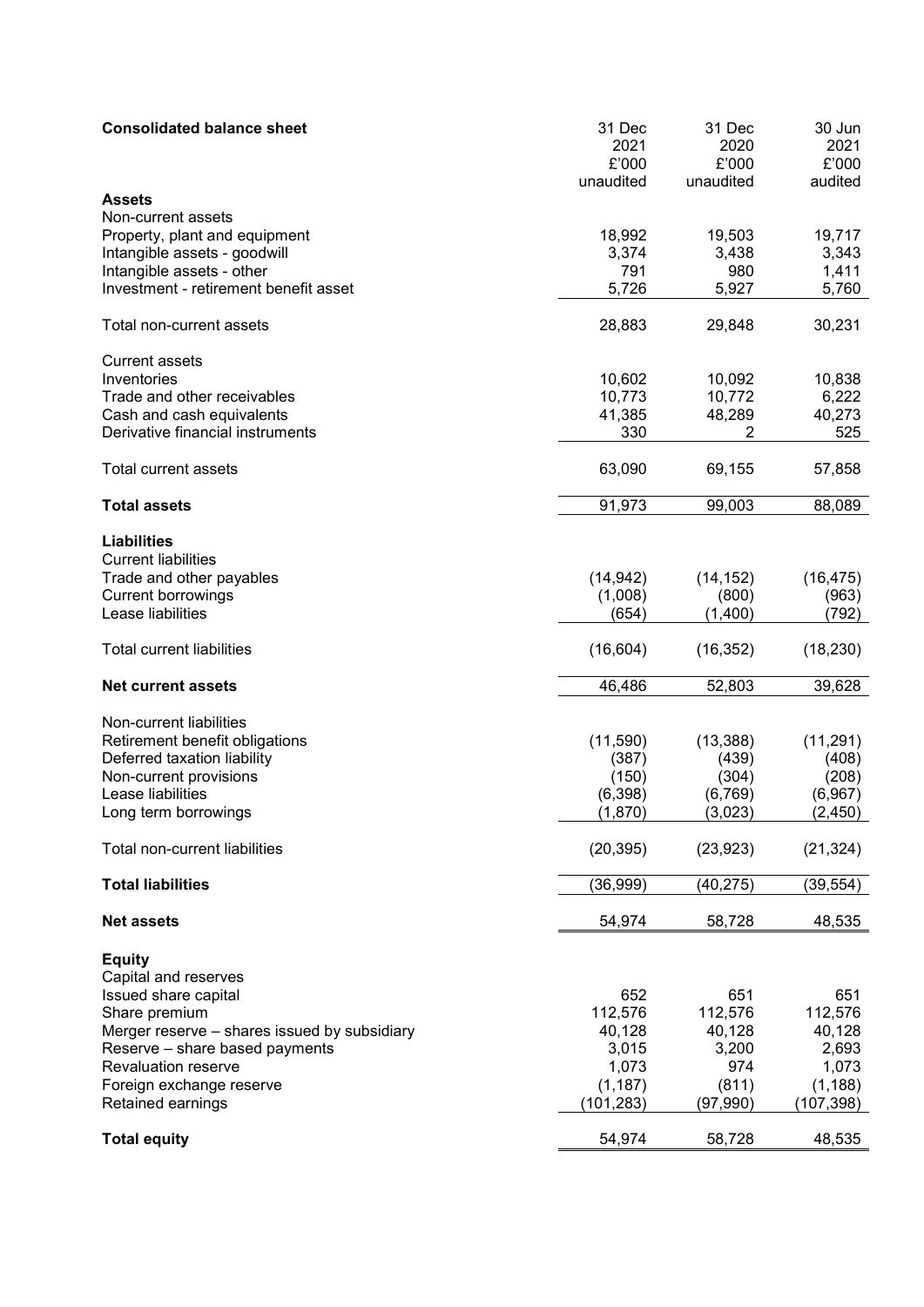# **Consolidated statement of changes in equity**

|                                                                                                                                                                 | Issued<br>share<br>Capital | Share<br>premium | Merger<br>reserve -<br>shares issued<br>by subsidiary | Reserve -<br>share based<br>payment | Revaluation<br>reserve | Foreign<br>exchange<br>reserve | Retained<br>earnings     | <b>Total</b><br>equity |
|-----------------------------------------------------------------------------------------------------------------------------------------------------------------|----------------------------|------------------|-------------------------------------------------------|-------------------------------------|------------------------|--------------------------------|--------------------------|------------------------|
|                                                                                                                                                                 | £'000                      | £'000            | £'000                                                 | £'000                               | £'000                  | £'000                          | £'000                    | £'000                  |
| At 31 December 2020                                                                                                                                             | 651                        | 112,576          | 40,128                                                | 3,200                               | 974                    | (811)                          | (97, 990)                | 58,728                 |
| differences<br>Exchange<br>on<br>translation<br>οf<br>foreign<br>operations<br>Valuation gains taken to equity<br>(land and buildings) - net of<br>deferred tax |                            |                  |                                                       |                                     | 99                     | (377)                          |                          | (278)                  |
| Remeasurement of net defined<br>benefit liability                                                                                                               |                            |                  |                                                       |                                     |                        |                                | 1,644                    | 1,644                  |
| οf<br>Remeasurement<br>investments<br>retirement<br>$\overline{\phantom{0}}$<br>benefit assets                                                                  |                            |                  |                                                       |                                     |                        |                                | (45)                     | (45)                   |
| comprehensive<br>Total<br>other<br>income                                                                                                                       |                            |                  |                                                       |                                     | 99                     | (377)                          | 1,599                    | 1,321                  |
| Loss for the period                                                                                                                                             |                            |                  |                                                       |                                     |                        |                                | (12, 053)                | (12,053)               |
| Total comprehensive income                                                                                                                                      |                            |                  |                                                       |                                     | 99                     | (377)                          | (10, 454)                | (10, 732)              |
| Share based payments                                                                                                                                            |                            |                  |                                                       | 539                                 |                        |                                |                          | 539                    |
| Shares issued                                                                                                                                                   |                            |                  |                                                       |                                     |                        |                                |                          |                        |
| Transfer of lapsed options<br>To retained earnings                                                                                                              |                            |                  |                                                       | (1,046)                             |                        |                                | 1,046                    |                        |
| Transfer of depreciation on<br>revalued property                                                                                                                |                            |                  |                                                       |                                     |                        |                                |                          |                        |
| At 30 June 2021                                                                                                                                                 | 651                        | 112,576          | 40,128                                                | 2,693                               | 1,073                  | (1, 188)                       | (107, 398)               | 48,535                 |
| differences<br>Exchange<br>on<br>translation<br>of<br>foreign<br>operations                                                                                     |                            |                  |                                                       |                                     |                        | 1                              |                          | 1                      |
| Remeasurement of net defined<br>benefit liability                                                                                                               |                            |                  |                                                       |                                     |                        |                                | (498)                    | (498)                  |
| Remeasurement<br>οf<br>investments<br>retirement<br>benefit assets                                                                                              |                            |                  |                                                       |                                     |                        |                                | (58)                     | (58)                   |
| comprehensive<br>Total<br>other<br>income                                                                                                                       |                            |                  |                                                       |                                     |                        |                                | (556)                    | (555)                  |
| Profit for the period                                                                                                                                           |                            |                  |                                                       |                                     |                        |                                | 6,671                    | 6,671                  |
| Total comprehensive income                                                                                                                                      |                            |                  |                                                       |                                     |                        | $\mathbf{1}$                   | 6,115                    | 6,116                  |
| Share based payments                                                                                                                                            |                            |                  |                                                       | 322                                 |                        |                                | $\overline{\phantom{a}}$ | 322                    |
| Shares issued                                                                                                                                                   | $\mathbf{1}$               |                  |                                                       |                                     |                        |                                |                          | $\mathbf{1}$           |
| At 31 December 2021                                                                                                                                             | 652                        | 112,576          | 40,128                                                | 3,015                               | 1,073                  | (1, 187)                       | (101, 283)               | 54,974                 |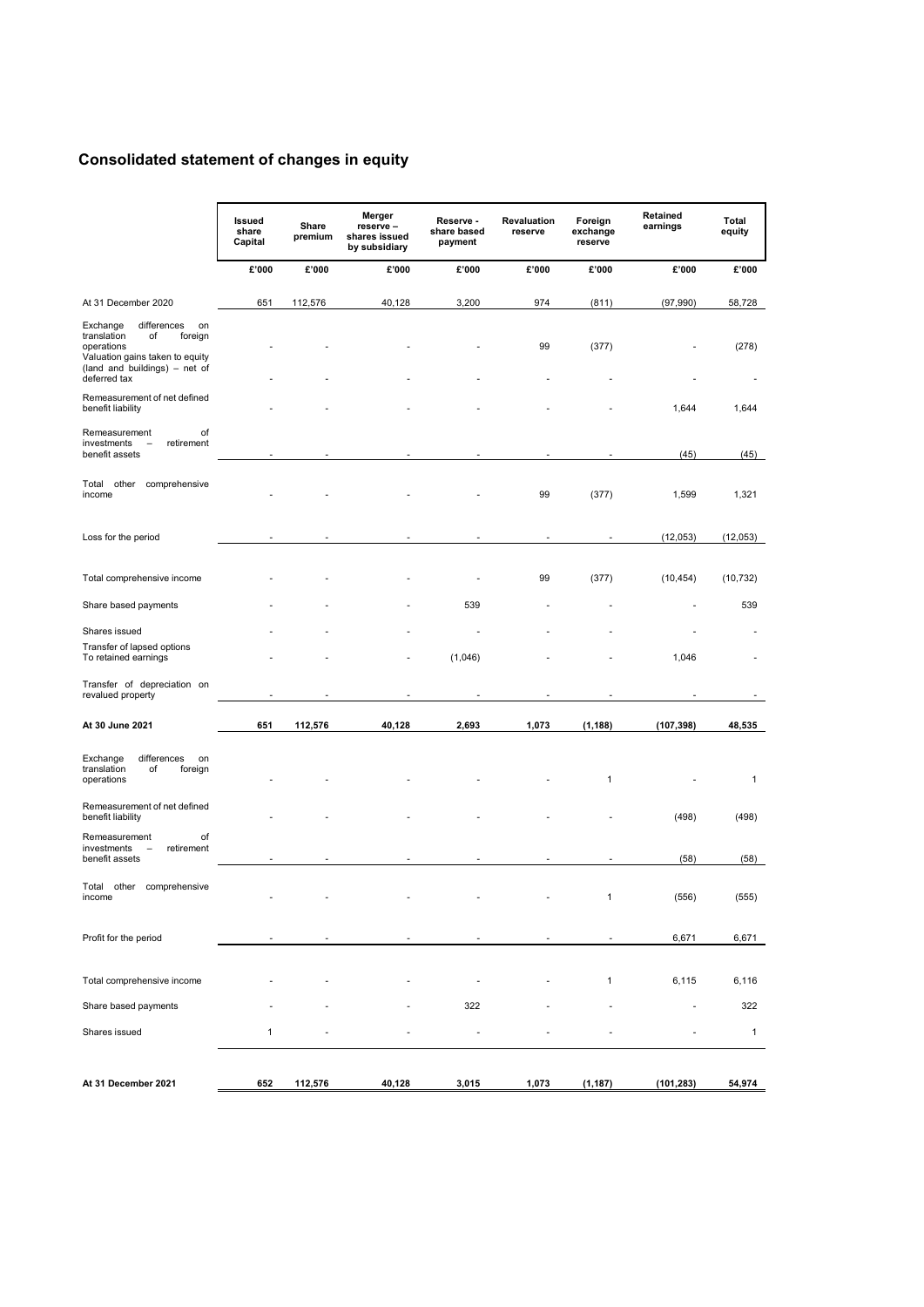# **Consolidated cash flow statement**

|                                                                                                                                                                                                                                            | 6 months to<br>31Dec<br>2021<br>£'000<br>unaudited | 6 months to<br>31Dec<br>2020<br>£'000<br>unaudited | 12 months to<br>30Jun<br>2021<br>£'000<br>audited |
|--------------------------------------------------------------------------------------------------------------------------------------------------------------------------------------------------------------------------------------------|----------------------------------------------------|----------------------------------------------------|---------------------------------------------------|
| Cash flows from operating activities                                                                                                                                                                                                       |                                                    |                                                    |                                                   |
| <b>Profit before tax</b>                                                                                                                                                                                                                   | 7,266                                              | 15,573                                             | 3,657                                             |
| <b>Adjustments for:</b><br>Finance income<br>Finance expense<br>Non cash movements on defined benefit pension plan<br>Depreciation and amortisation<br>Net monetary value of above the line R&D tax credit                                 | (53)<br>204<br>29<br>2,400<br>(250)                | (36)<br>242<br>67<br>2,033<br>(280)                | (117)<br>491<br>85<br>4,132<br>(567)              |
| Charge for share based payments<br>Movement in fair value of derivative financial instruments<br>(Increase)/decrease in trade and other receivables<br>Decrease/(increase) in inventories<br>Decrease/increase in trade and other payables | 322<br>150<br>(4, 971)<br>32<br>(1, 385)           | 96<br>(818)<br>(3,702)<br>3<br>(189)               | 635<br>(1,340)<br>2,141<br>(1, 117)<br>548        |
| Net cash generated by operations                                                                                                                                                                                                           | 3,744                                              | 12,989                                             | 8,548                                             |
| Bank loan fees and Interest paid<br>Income tax received                                                                                                                                                                                    | (204)<br>119                                       | (242)<br>340                                       | (190)<br>41                                       |
| Net cash generated by operating activities                                                                                                                                                                                                 | 3,659                                              | 13,087                                             | 8,399                                             |
| Cash flows from investing activities<br>Interest received<br>Payments for retirement benefit investments<br>Payments for intangible assets<br>Payments for property plant and equipment                                                    | 53<br>(87)<br>(151)<br>(996)                       | 36<br>(96)<br>(33)<br>(665)                        | 117<br>(194)<br>(2, 562)                          |
| Net cash used in investing activities                                                                                                                                                                                                      | (1, 181)                                           | (758)                                              | (2,639)                                           |
| <b>Cash flows from financing activities</b><br>Proceeds from issue of equity shares<br>Repayment of bank loan borrowings<br>Repayment of principal on lease liabilities<br>Interest paid on lease liabilities<br>Proceeds from borrowings  | 1<br>(466)<br>(878)<br>(140)                       | 4<br>(424)<br>(720)<br>(145)<br>541                | 4<br>(757)<br>(1,605)<br>(301)<br>625             |
| Net cash used in financing activities                                                                                                                                                                                                      | (1, 483)                                           | (744)                                              | (2,034)                                           |
| Net increase in cash and cash equivalents<br>Effects of exchange rates on cash and cash equivalents<br>Cash and cash equivalents at the start of the period                                                                                | 995<br>117<br>40,273                               | 11,585<br>(258)<br>36,962                          | 3,726<br>(415)<br>36,962                          |
| Cash and cash equivalents at the end of the period                                                                                                                                                                                         | 41,385                                             | 48,289                                             | 40,273                                            |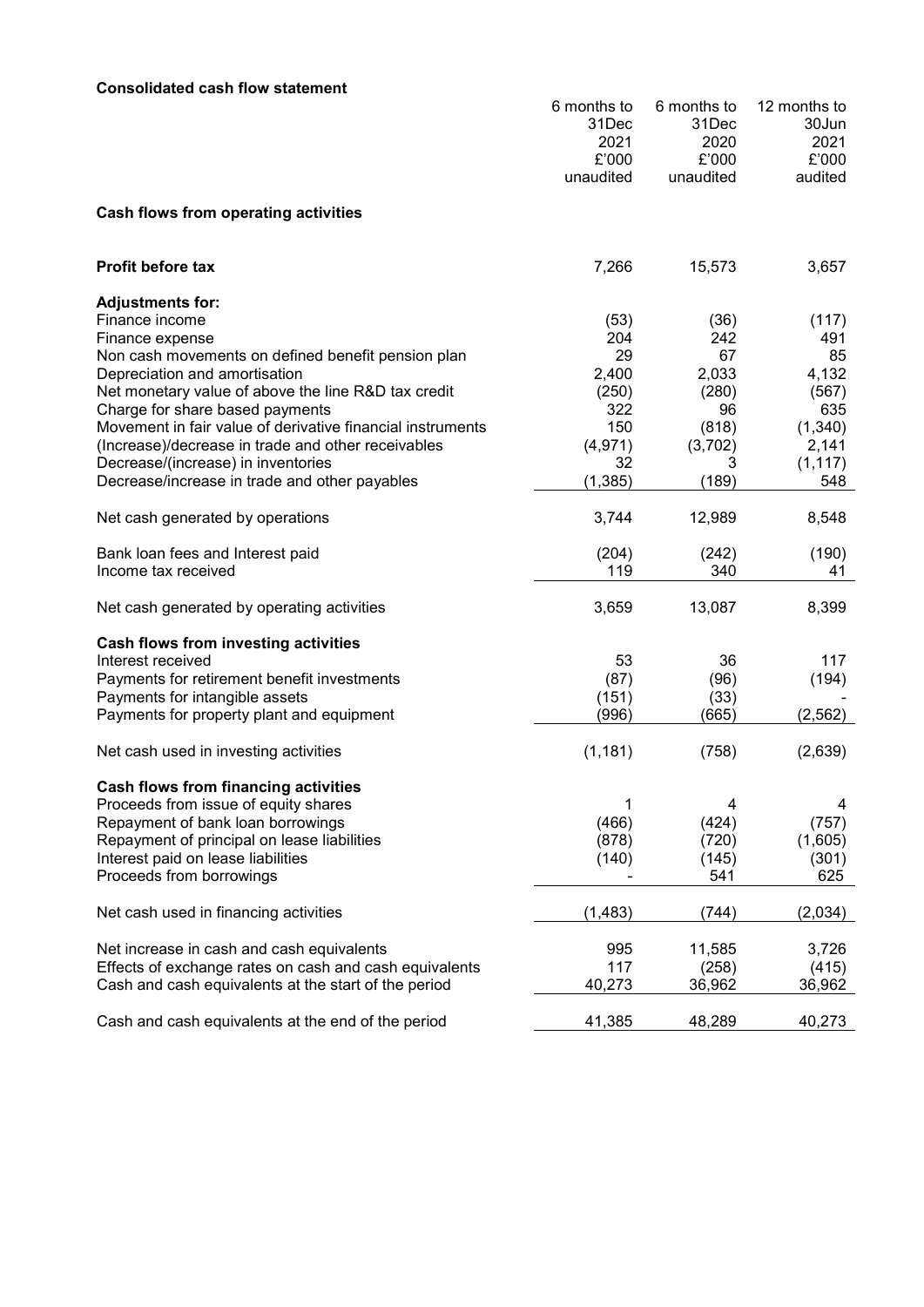# **1. Interim financial information**

The unaudited consolidated interim financial information is for the six-month period ended 31 December 2021. The financial information does not include all the information required for full annual financial statements and should be read in conjunction with the consolidated financial statements of the Group for the year ended 30 June 2021, which were prepared under International Financial Reporting Standards (IFRS) in issue as adopted by the UK and with those parts of the Companies Act 2006 that are relevant to the Group preparing its accounts in accordance with UK-adopted IFRS.

The interim financial information has not been audited nor has it been reviewed under ISRE 2410 of the Auditing Practices Board. The financial information set out in this interim report does not constitute statutory accounts as defined in Section 434 of the Companies Act 2006. The Company's statutory financial statements for the year ended 30 June 2021 prepared under IFRS have been filed with the Registrar of Companies. The auditor's report on those financial statements was unqualified and did not contain a statement under Section 498(2) of the Companies Act 2006.

# **2. Basis of preparation**

As permitted, this Interim Report has been prepared in accordance with the AIM rules and not in accordance with IAS 34 "Interim Financial Reporting". The accounting policies adopted in this report are consistent with those of the annual financial statements for the year to 30 June 2021 as described in those financial statements. There are no accounting standards that have become effective in the current period that would have a material impact upon the financial statements.

# **Going Concern**

The Group has been profit making in the six months to 31 December 2021, as it was in the corresponding period ended 31 December 2020.

Detailed budgets have been prepared, including cash flow projections for the periods ending 30 June 2022 and 30 June 2023. These projections include assumptions on the trading performance of the operating business and the continued availability of the existing bank facilities. The Group had a cash balance of £41.4m at 31 December 2021 and now has in place a £10m revolving credit facility which commenced in February 2022 and is for three years. After making appropriate enquiries, which included a review of the annual budget and latest forecast, by considering the cash flow requirements for the foreseeable future and the effects of sales and other sensitivities on the Group's funding plans, the Directors continue to believe that the Group will have sufficient resources to continue in operational existence for the foreseeable future and accordingly have applied the Going Concern principle in preparing these interim financial statements.

# **3. Earnings per share**

|                                                            | 6 months to       | 6 months to       | 12 months to  |
|------------------------------------------------------------|-------------------|-------------------|---------------|
|                                                            | 31 Dec 2021       | 31 Dec 2020       | 30 Jun 2021   |
|                                                            | unaudited         | unaudited         | audited       |
|                                                            | £'000             | £'000             | £'000         |
| Profit after tax attributable to equity shareholders       | 6,671             | 14,939            | 2,886         |
|                                                            |                   |                   |               |
|                                                            | <b>Shares</b>     | <b>Shares</b>     | <b>Shares</b> |
|                                                            | 000°              | '000              | 000°          |
|                                                            |                   |                   |               |
| Issued ordinary shares at start of the period              | 641,773           | 637,286           | 637,286       |
| Ordinary shares issued in the period                       | 1,824             | 3.506             | 4,487         |
| Issued ordinary shares at end of the period                | 643.597           | 640,792           | 641,773       |
|                                                            |                   |                   |               |
| Weighted average number of shares in issue for the period  | 641,794           | 637,286           | 639,190       |
| Weighted average number of shares for diluted earnings per | 686,135           | 681,352           | 676,658       |
| share                                                      |                   |                   |               |
|                                                            |                   |                   |               |
| Basic earnings per ordinary share (pence)                  | 1.04 <sub>p</sub> | 2.34 <sub>p</sub> | 0.45p         |
| Diluted earnings per ordinary share (pence)                | 0.97p             | 2.19p             | 0.43p         |